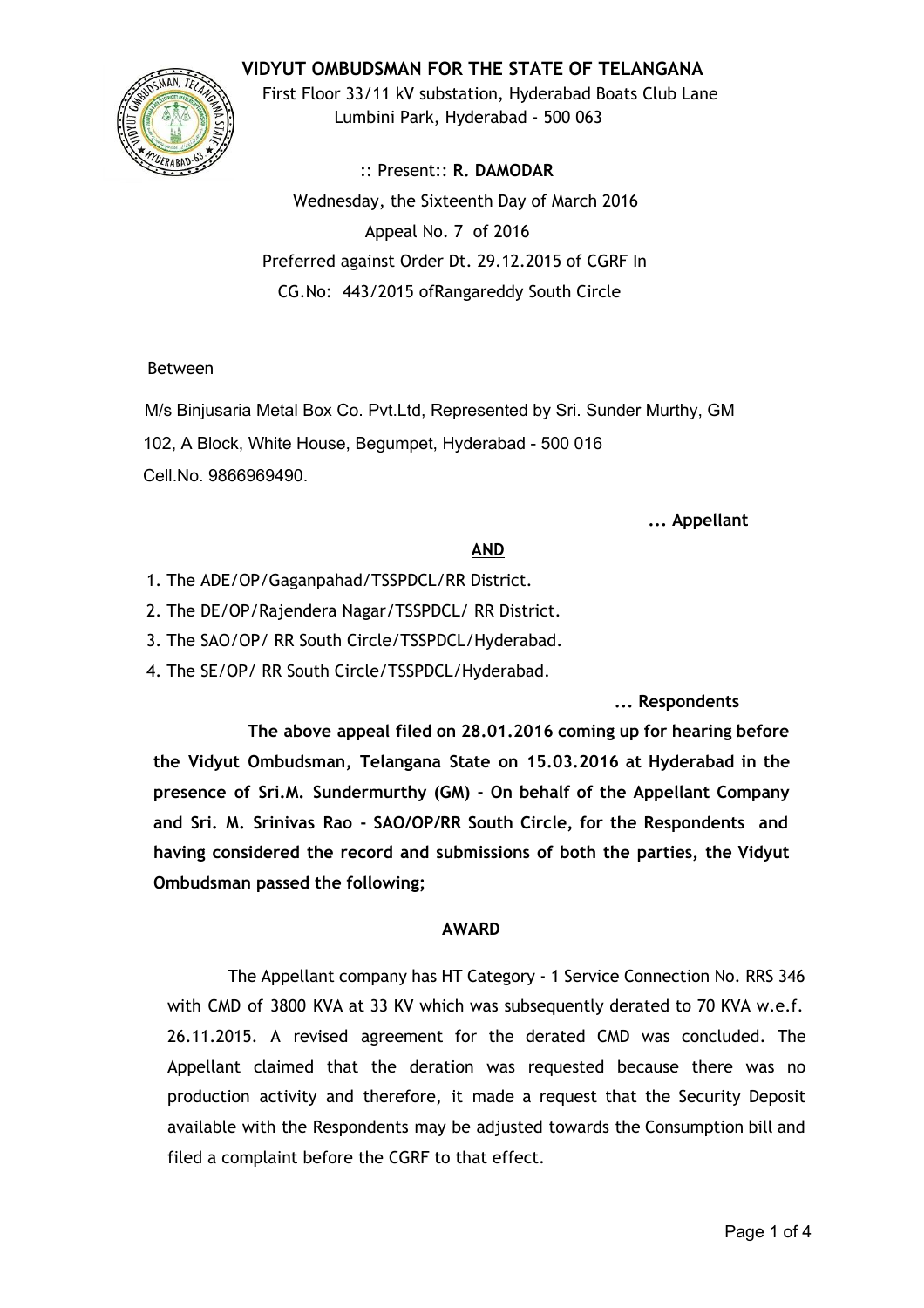2. The 4th Respondent SE/OP/RR South Circle/Hyderabad submitted a reply before CGRF vide letter dt.8.12.2015 wherein he admitted that the ACD amount available was Rs 1,55,75,934/‐ upto FY 2015‐16 as per Clause 5.3.1 of GTCS. He stated that as per the Clause 6(1) of the Regulation 6 of 2004, the adjustment of ACD/SD in the middle of the Financial Year is not permissible and adequacy of the Security Deposit will be reviewed by the Licensee once in a year preferably after the issue of Tariff Order based on the average consumption from April to March of the previous year. He further stated that refund of ACD amount or adjustment in the CC bills is possible only in case the service is dismantled in the middle of the Financial Year.

3. At the hearing before the CGRF, the representative of the Appellant company claimed that due to financial constraints, they were unable to pay the CC bill of Rs 59,61,952/‐ and sought adjustment of the excess Security Deposit of Rs 1,55,75,934/‐ with the DISCOM. On behalf of the Respondents, the 3rd Respondent/SAO/O/RR South Circle relied on the Clause 6(1) of the Regulation 6 of 2004 to state that generally ACD amount shall be reviewed by the Licensee once in a year, preferably after revision of Tariff and in the present case, the ACD would be reviewed after receipt of Tariff Orders 2016‐17 and admitted that the excess of security deposit would be adjusted towards CC charges.

4. The CGRF, after going through the record, hearing both sides and after examining Clause 2(b) of the Regulation 6 of 2004 which is to the effect that **"If the existing Security Deposit of a consumer is found to be in excess by more than 10% of the required Security Deposit, refund of the excess Security Deposit shall be made by the Licensee by adjustment of the then outstanding dues from the consumer to the Licensee of any amount becoming due from the consumer to the Licensee immediately thereafter"** and after having found the present load as 70 KVA(after deration) and the available Security Deposit as Rs 1,55,75,934/‐ which is found to be more than 10% of the required Security Deposit for 70 KVA, directed that the available Security Deposit may be adjusted towards the Current Consumption Charges and that it shall not be avoided for the sake of review during 2016-17, through the impugned orders.

5. Aggrieved and not satisfied with the impugned orders, the Appellant preferred the present Appeal. The Appellant felt aggrieved also when the impugned orders were not implemented.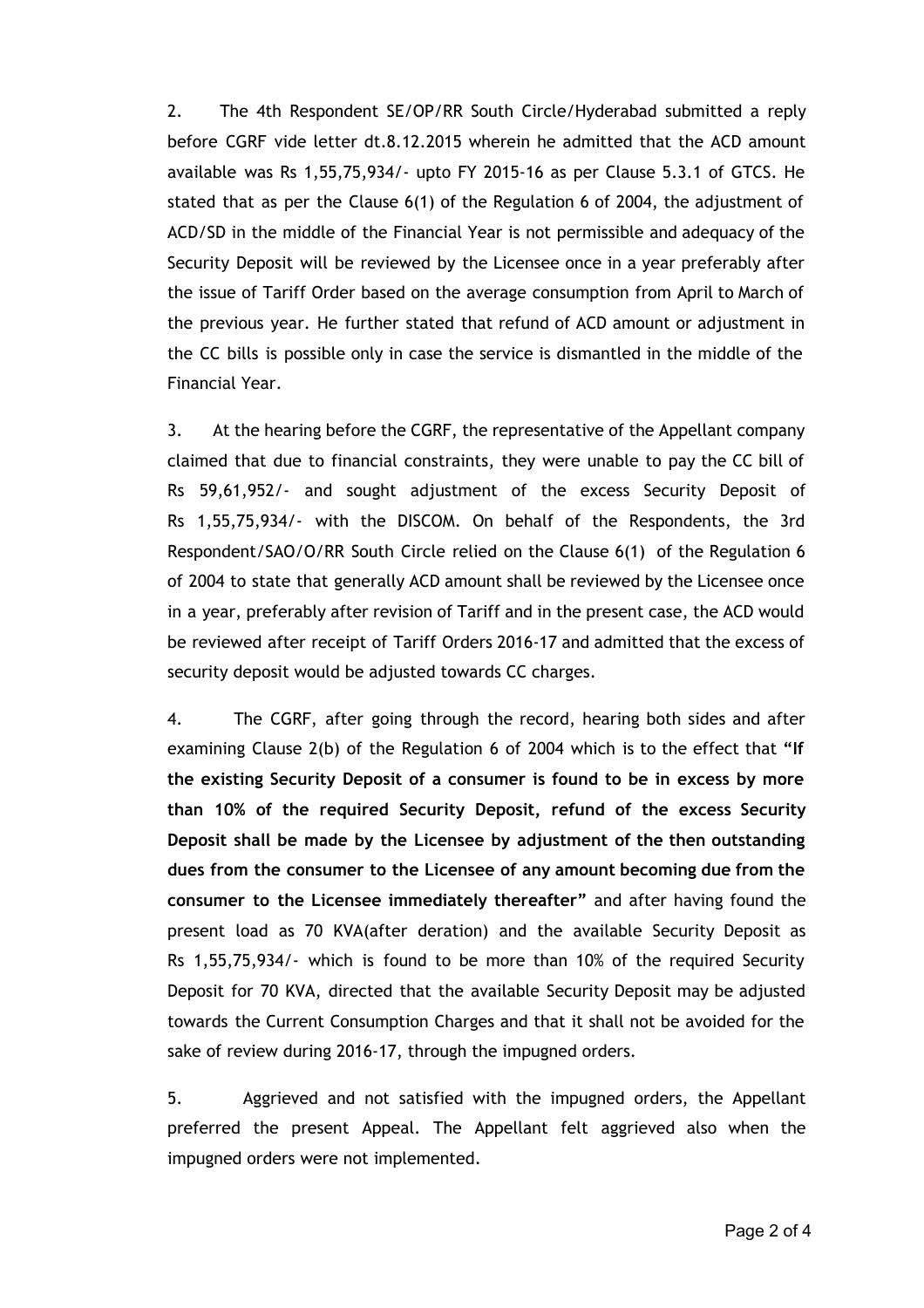6. In this Appeal, the 4th Respondent admitted the facts as such, but when it came to the question of refund of excess Security Deposit after deration of load from 3800 KVA to 70 KVA, he relied on Clause 2(b) of the Regulation 6 of 2004 which provided that if the Security Deposit is more than 10% of the required amount, the Licensee shall refund the excess amount by way of adjustment against the dues. He qualified this provision by stating that he addressed the CGM commercial with a copy of order of CGRF for instructions in the matter.

7. The 4th Respondent/SE/OP/RR South through his letter dt.10.2.2016 in addition to the information he gave to the CGM Commercial, has stated that since the subject pertains to the policy matter and the directions of the CGRF might be against the Tariff Orders, his office sought clarification from the CGM Commercial and that he was awaiting instructions to implement the orders of CGRF.

8. The efforts at mediation is successful. The matter has been placed before the representatives of the parties, since the facts are admitted and the only question that remains to be decided is whether the orders of the CGRF have to be implemented. Clauses 2.53 and 2.54 of Regulation 3 of 2015 mandates compliance of orders of the CGRF with penalty for non compliance. Thus there could be no issue as to whether orders of CGRF are binding on the Respondents.

9. The Appellant, during the hearing, submitted a letter dt.15.3.2016 in this Appeal seeking "No Due Certificate" for the CC bill of November,2015 along with a letter addressed by the 3rd Respondent/SAO/OP/RR South Circle requesting the Appellant to pay the balance amount after deducting the Late Payment Charges and Interest on ED from the amount available as Security Deposit. The details furnished in this letter dt.14.3.2016 from the 4th Respondent are as follows:

| CC bill for February, 2016 |     | Rs 1,28,952.00 |
|----------------------------|-----|----------------|
| Less: Late payment charges |     | Rs 89,680.55   |
| Less: Interest on ED       | Rs. | 466.63         |
| Net payable                |     | Rs 38,804.82   |

10. The Respondents wanted some internal communication to formalise this net payable amount. The Appellant admitted that an amount of Rs 59,61,952/‐ was already adjusted from the Security Deposit. The Electricity bill for the month of February,2016 was already paid, as shown in the letter of 4th Respondent dt.14.3.2016. As per this statement, admittedly there are no dues. The Appellant has also admitted the liability to pay the dues and also about the implementation